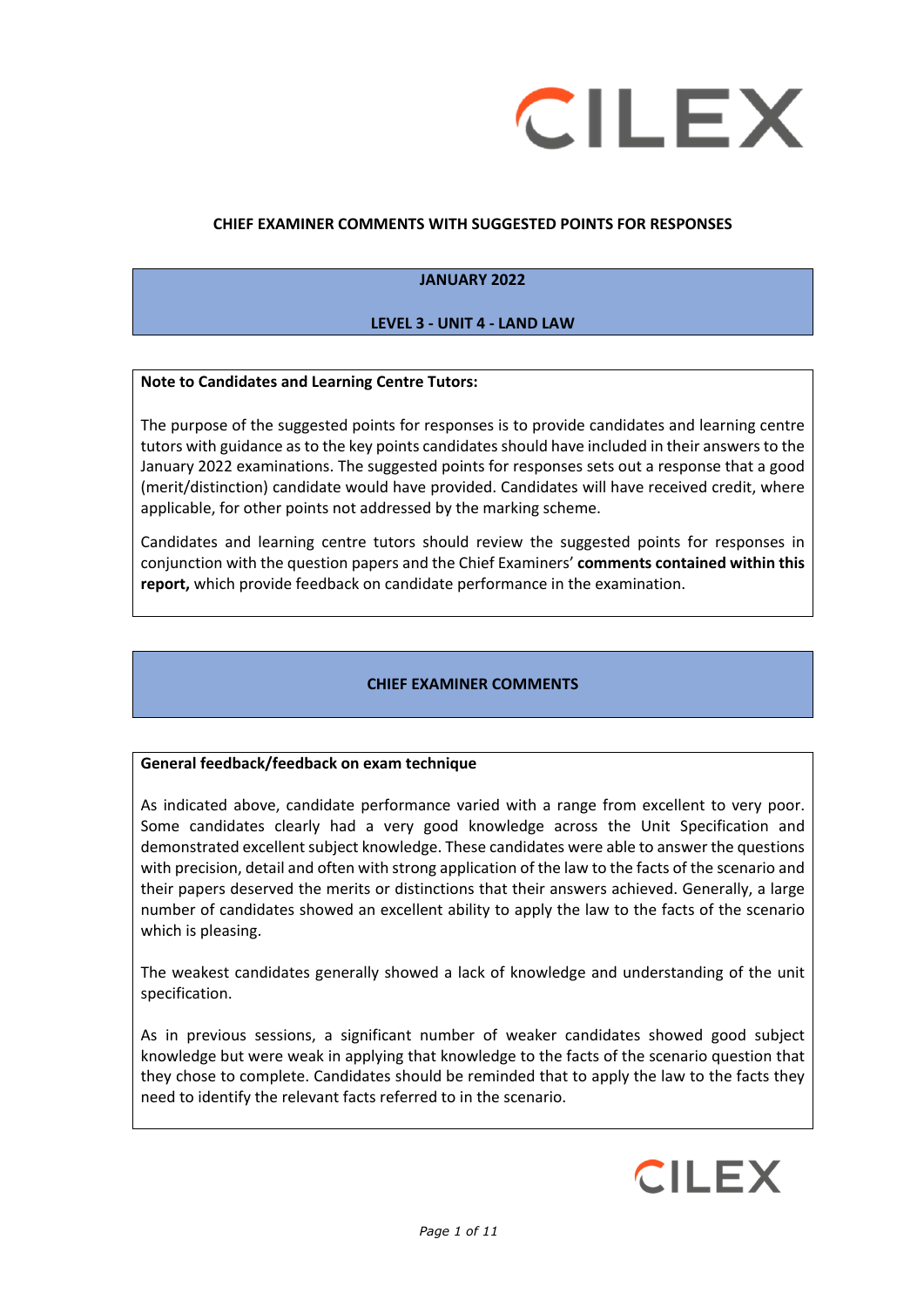Candidates should also consider that, where applicable to the question, they are expected to cite the full name of the relevant statute and the section number. However, credit will be given where the statute is correctly abbreviated, and the candidate has previously set out the full name in full earlier in the paper.

# **CANDIDATE PERFORMANCE FOR EACH QUESTION**

### **Section A**

### **Question 1**

Was answered well by most candidates although weaker candidates would, on occasion, misstate the test.

### **Question 2**

Was less well answered with many candidates able to give the example but they were not able to identify what is meant by an incorporeal hereditament.

#### **Question 3**

Was answered well by the majority of candidates and posed few difficulties for the well prepared candidate.

#### **Question 4**

Was answered well by most candidates the strongest candidates giving an excellent explanation of what is meant by overreaching and how it is achieved.

#### **Question 5**

Was also answered well by most candidates.

#### **Question 6**

Was answered well by a majority of candidates although a significant minority of weaker candidates were able to give the example but were insufficiently precise in identifying what a profit a prendre is to receive this mark.

#### **Question 7**

Was answered well by a pleasing number of candidates although only a small minority of the strongest candidates identified that a covenant can be positive even if it is worded negatively.

#### **Question**

Was answered well by most candidates with many candidates gaining full marks on this question.

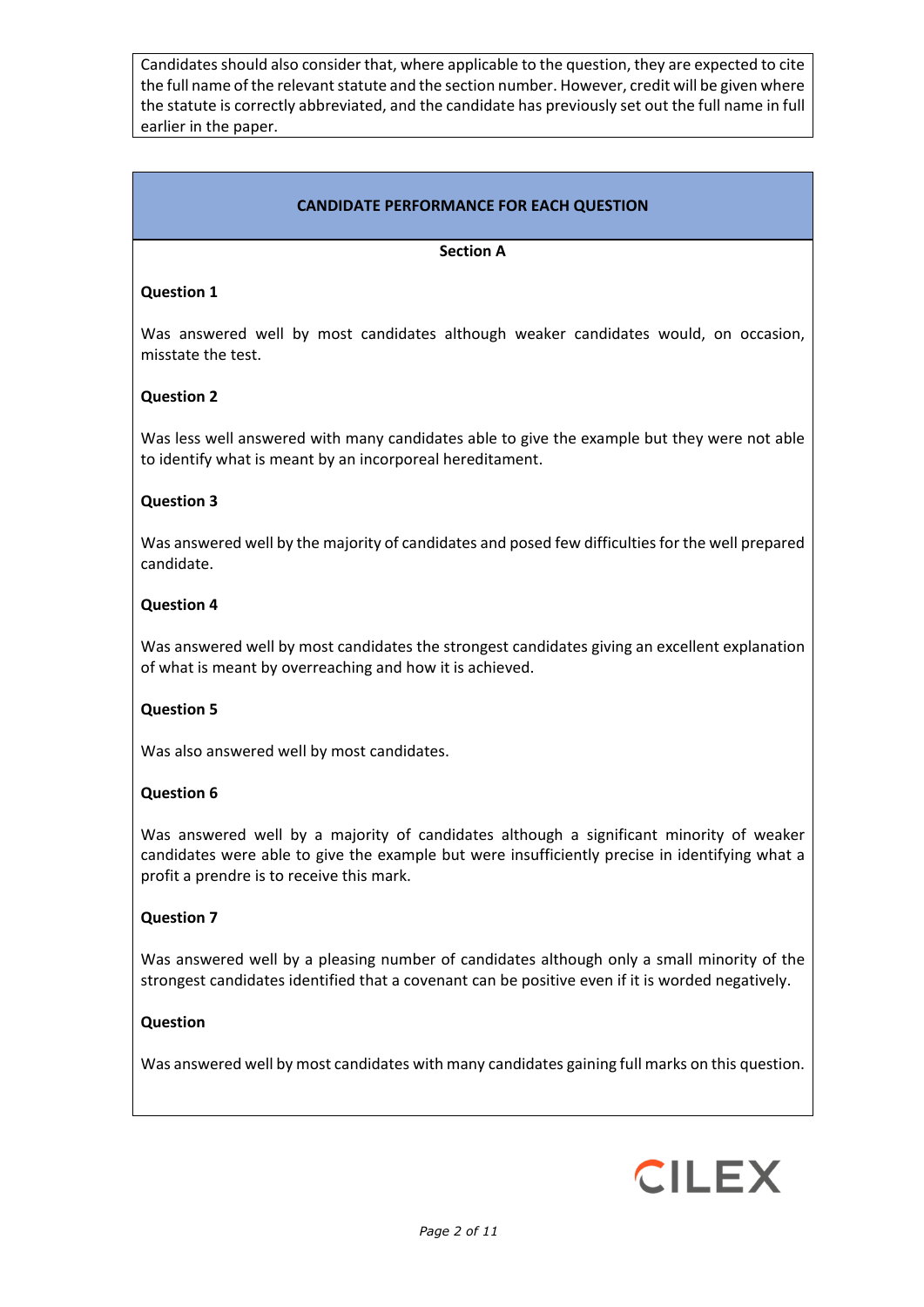### **Question 9**

Was answered less well although a small but significant number of the strongest candidates were able to gain both available marks.

### **Question 10**

Was not answered well by most candidates which is consistent with previous exam performance for questions of a similar nature and candidates are reminded of the need for syllabus coverage in their revision.

### **Question 11**

Was also not answered well and, again, candidates are reminded of the need for syllabus coverage in their revision.

### **Question 12**

Was answered very well by most candidates, with most achieving both available marks.

#### **Section B**

#### **Scenario 1**

### **Question 1**

Was well answered with weaker candidates tending to lose marks by failing to state the position in respect of the legal title.

## **Question 2**

Was also well answered with many candidates obtaining full or nearly full marks. A very small minority identified this as potentially being a constructive trust.

## **Question 3(a**)

Was answered well by most candidates although candidates are remined of the need to set out the full name of the act (and the section number) to gain the mark, unless they set out the full name of the act elsewhere in the paper.

## **(b)**

Was answered well by a number of candidates. However, as these are statutory requirements candidates are expected to be precise in their statement of them and many candidates lost marks because of this.

## **(c)**

Was, again, answered well by the majority of candidates many of whom showed an excellent ability to apply their knowledge to the facts of the scenario and to come to a conclusion.

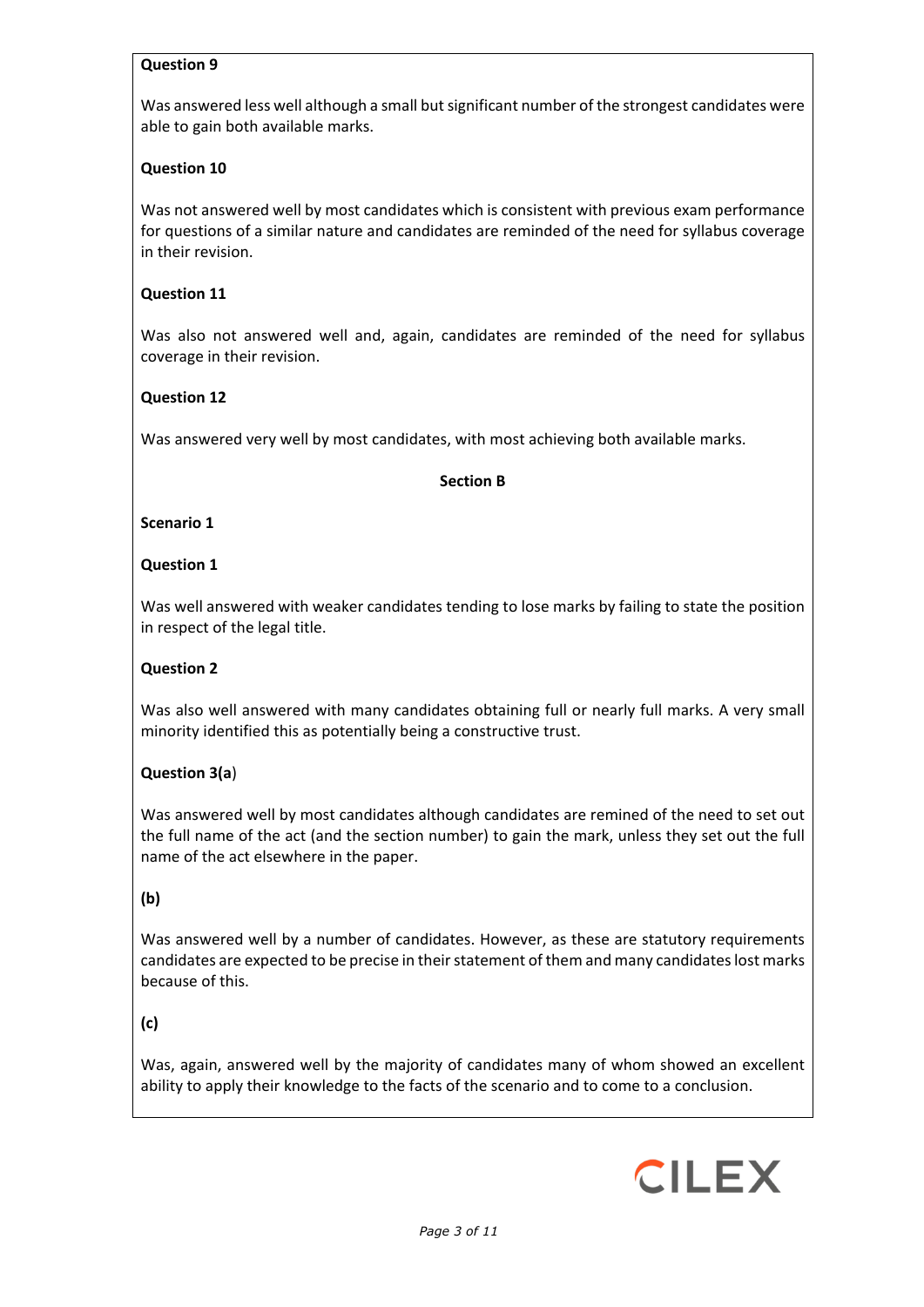### **Question 4**

Was answered well by many candidates who showed a very good knowledge of when a lender's power of sale becomes exercisable. In addition, many candidates also did well in applying to the facts of the scenario and coming to a conclusion.

## **Question 5**

Was answered less well with many candidates being quite imprecise as of the Lender's obligations and with a significant minority believing that the Lender's only obligation was to sell for an amount equivalent to the amount outstanding on the mortgage.

### **Scenario 2**

## **Question 1(a)**

Was not answered well although a minority of the strongest candidates gave an excellent explanation. It is, however, recognised that this question was a harder question.

## **(b)**

Again, this question was not well answered although a minority of the strongest candidates were able to apply the facts of the scenario very well. Again, it is recognised that this question was a harder question.

### **Question 2**

Again, this question was not well answered although, as above, it is recognised that this question was a harder question.

**Question 3(a)** was well answered by most candidates.

#### **(b)**

Was also well answered by most candidates with many scoring all, or very nearly all of the available marks.

**Question 4(a)** was answered well by most candidates.

Was less well answered with many candidates seeming unaware of the Land Registration Act2002 and the other triggers for first registration.

#### **(b)**

Was well answered with most candidates gaining all of the available marks. Candidates need to be aware, however, that it is not sufficient to say that registration makes conveyancing easier or cheaper alone – they also need to specify why this might be the case.

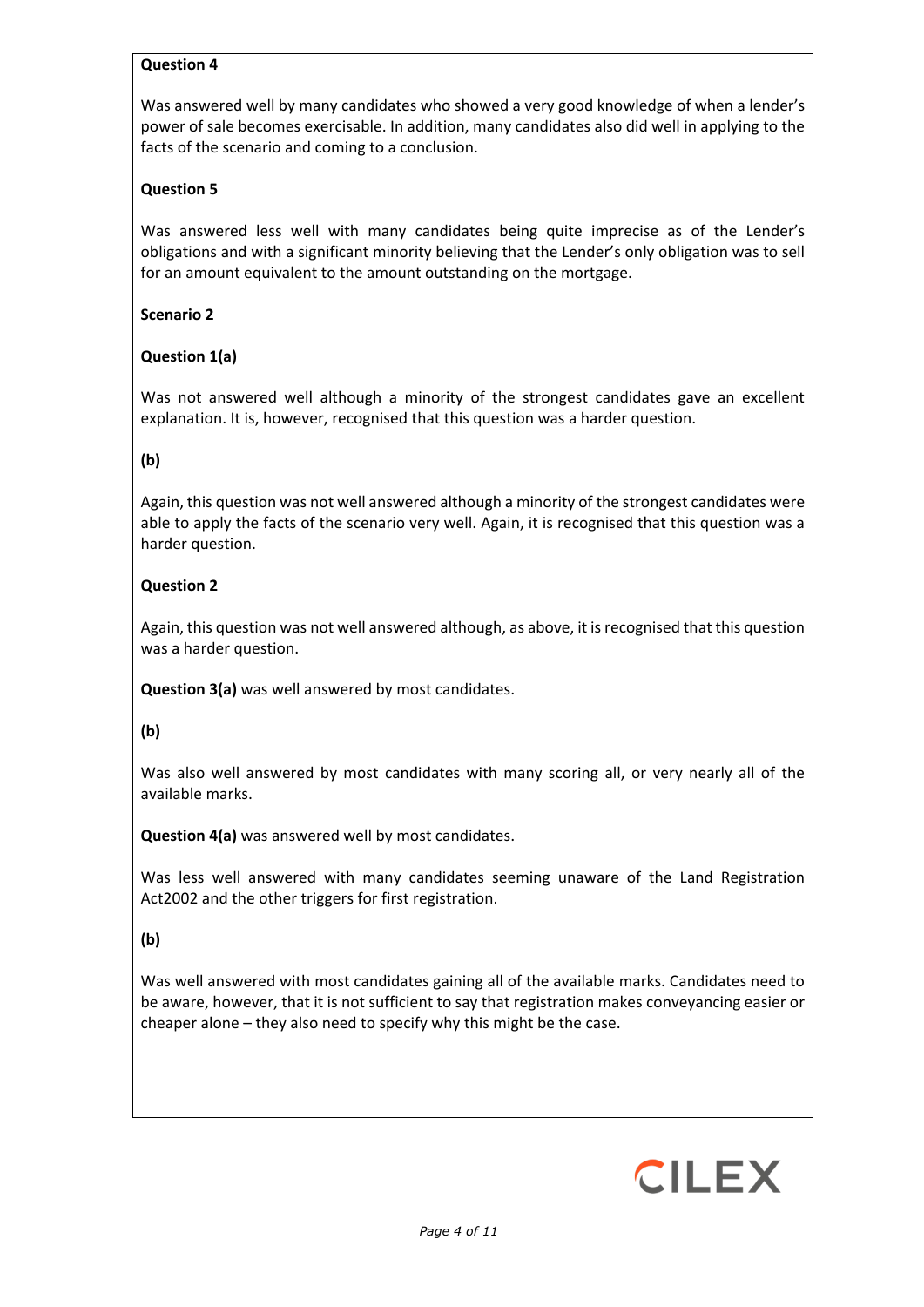## **Scenario 3**

# **Question 1(a)**

Was not well answered with many candidates just saying that the covenantor has the burden and the covenantee has the benefit and this was insufficient for marks to be awarded.

**(b)**

Was well answered by most candidates although there was some confusion among weaker candidates.

### **Question 2**

Was well answered by the stronger candidates with some excellent explanations and applications to the facts.

### **Question 3**

Was also well answered by the stronger candidates with some excellent explanations and applications to the facts.

#### **Question 4**

Again, was also well answered by stronger candidates with some excellent explanations and applications to the facts.

## **Question 5(a)**

Was not well answered by many candidates and candidates are reminded of the need for syllabus coverage.

**(b)** - again, this was not well answered.

**(c)** again, this was not well answered.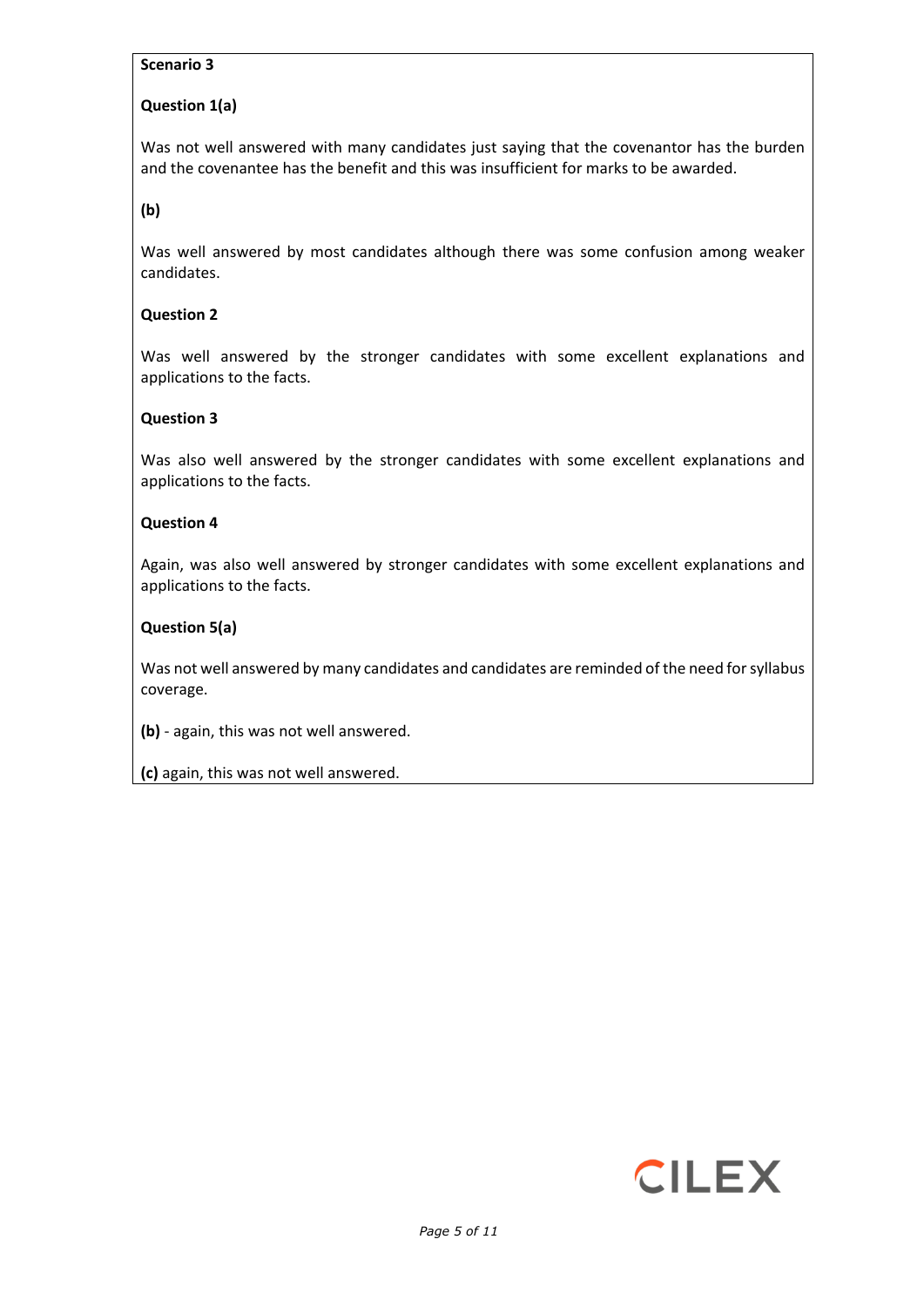# **SUGGESTED POINTS FOR RESPONSE**

### **LEVEL 3 - UNIT 4 - LAND LAW**

## **SECTION A**

| <b>Question</b> | <b>Suggested Points for Responses</b>                                       | <b>Max</b>     |
|-----------------|-----------------------------------------------------------------------------|----------------|
| <b>Number</b>   |                                                                             | <b>Marks</b>   |
|                 |                                                                             |                |
| $\mathbf{1}$    | *if an object is attached other than by its own weight it is likely to be a | $\overline{2}$ |
|                 | fixture                                                                     |                |
|                 | *Holland v Hodgson (1872)                                                   |                |
| $\overline{2}$  | *various intangible rights associated with land                             | $\overline{2}$ |
|                 | *for example, the benefit of a right of way or the benefit of a restrictive |                |
|                 | covenant                                                                    |                |
| 3               | *s2 Law of Property (Miscellaneous Provisions) Act 1989                     | 4              |
|                 | *in writing                                                                 |                |
|                 | *incorporates all the terms                                                 |                |
|                 | *signed by on behalf of the buyer and seller                                |                |
| 4               | *To remove beneficial interests from trust land/land held on trust          | 5              |
|                 | *and place in proceeds of sale                                              |                |
|                 | *so buyer takes the land free of those interests                            |                |
|                 | *Applies if there is one trustee and more than one beneficiary              |                |
|                 | *the trustee will need to appoint a second trustee to sell                  |                |
|                 | *The purchase monies must be paid to two trustees                           |                |
| 5               | *must serve notice of severance                                             | 5              |
|                 | *does not need to be read                                                   |                |
|                 | *in writing                                                                 |                |
|                 | *on the other joint tenant (s)                                              |                |
|                 | *must be an intention to sever immediately                                  |                |
| 6               | *the right to enter onto the land of another and take produce or soil       | $\mathbf{2}$   |
|                 | *for example, shooting rights, rights to collect wood                       |                |
| $\overline{7}$  | *a restrictive covenant is an obligation not to do something/a positive     | 4              |
|                 | covenant an obligation to do something                                      |                |
|                 | *a covenant can be positive even if it is worded negatively                 |                |
|                 | *if it requires expenditure                                                 |                |
|                 | *for example, to maintain a wall                                            |                |
| 8               | *monthly repayments                                                         | 5              |
|                 | *of the loan and the capital                                                |                |
|                 | *so that and the end of the term the loan is repaid in full                 |                |
|                 | *usually over a 25 - 30 year term                                           |                |
|                 | *may also be required to take out a life assurance policy                   |                |
|                 | *to repay the loan in the event of early death                              |                |
| 9               | *keep equitable interests off the register                                  | $\mathbf{2}$   |
|                 | *the register screens a buyer from information that they do not need        |                |
|                 | *for example, interests behind a trust                                      |                |

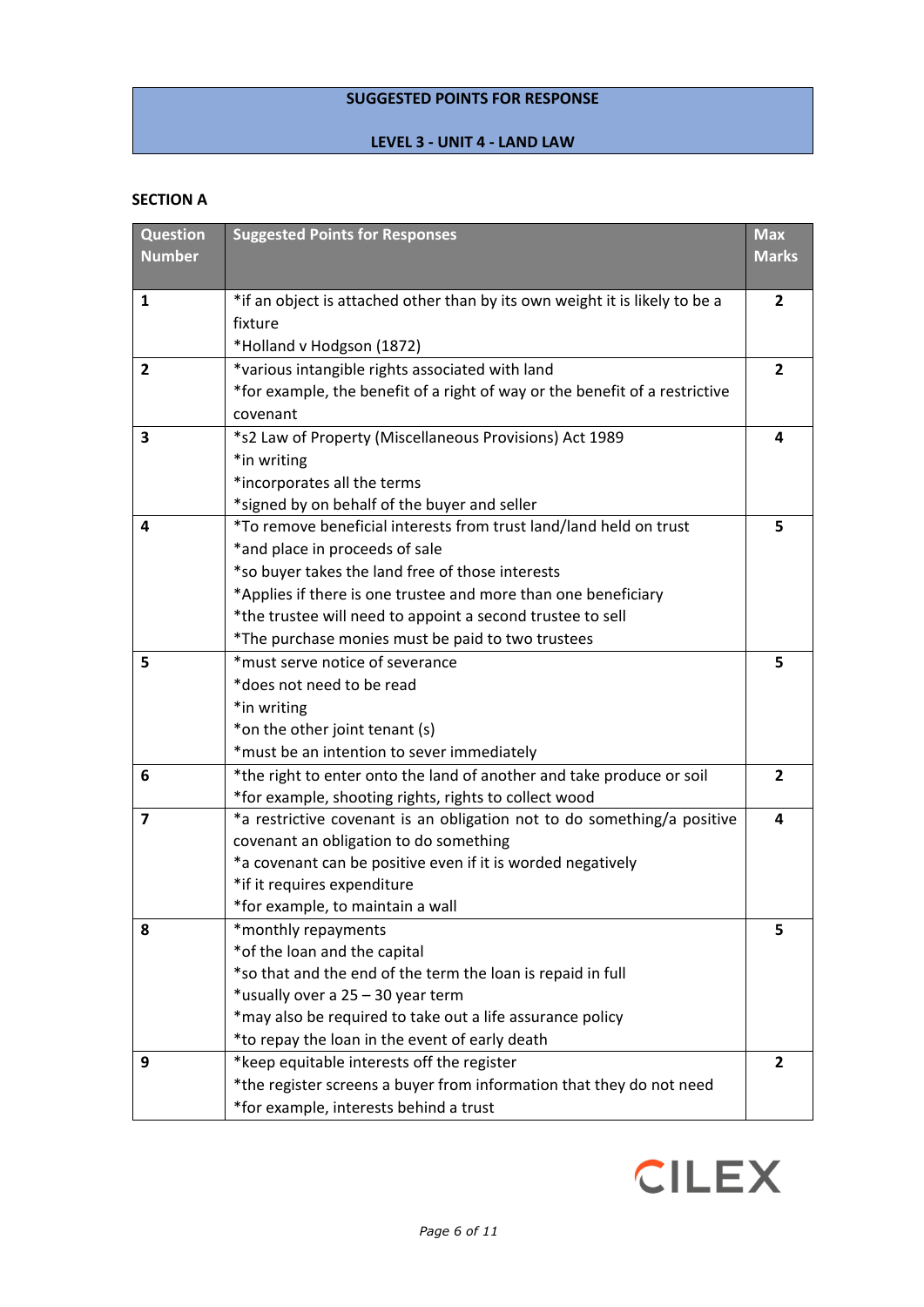|    | <b>Section A Total:</b>                                                     | 40 marks |
|----|-----------------------------------------------------------------------------|----------|
|    | *foreclosure                                                                |          |
|    | *appointment of a receiver                                                  |          |
|    | *action in debt                                                             |          |
|    | *sale                                                                       |          |
| 12 | *possession                                                                 |          |
|    | years remaining                                                             |          |
|    | *profits a prendre in gross if in perpetuity or for a term with more than 7 |          |
|    | *franchises                                                                 |          |
|    | *rentcharges                                                                |          |
|    | *Leasehold with at least 7 years to run                                     |          |
| 11 | *Freehold                                                                   | 3        |
|    |                                                                             |          |
|    | *overriding interests                                                       |          |
|    | *matters in the freehold title                                              |          |
|    | *matters in the Lease                                                       |          |
| 10 | *matters in the leasehold title                                             | 4        |
|    | *protected by the principle of overreaching                                 |          |

### **Section B - Scenario 1**

| <b>Question</b><br><b>Number</b> | <b>Suggested Points for Responses</b>                                         | <b>Max</b><br><b>Marks</b> |
|----------------------------------|-------------------------------------------------------------------------------|----------------------------|
| 1                                | *Section 1 (6) Law Property Act 1925                                          | 5                          |
|                                  | *legal title can only be held as joint tenants                                |                            |
|                                  | *we are told the equitable title is held as joint tenants                     |                            |
|                                  | *doctrine of survivorship applies                                             |                            |
|                                  | *so on death of Aaron legal and equitable title passes to Bella/ Bella is the |                            |
|                                  | sole legal and equitable owner.                                               |                            |
| $\overline{2}$                   | *resulting trust                                                              |                            |
|                                  | *payment is made to the purchase price at the time of acquisition - and       |                            |
|                                  | this is the case                                                              |                            |
|                                  | *unless a gift                                                                |                            |
|                                  | *Bull v Bull (1955)                                                           |                            |
|                                  | *and no reference on Land Registry title/there is no reference to Anaisha     |                            |
|                                  | on Land Registry title                                                        |                            |
|                                  | *statement 'happy to help' suggests could be a gift                           |                            |
|                                  | *conclusion that Anaisha can claim                                            |                            |
|                                  |                                                                               |                            |

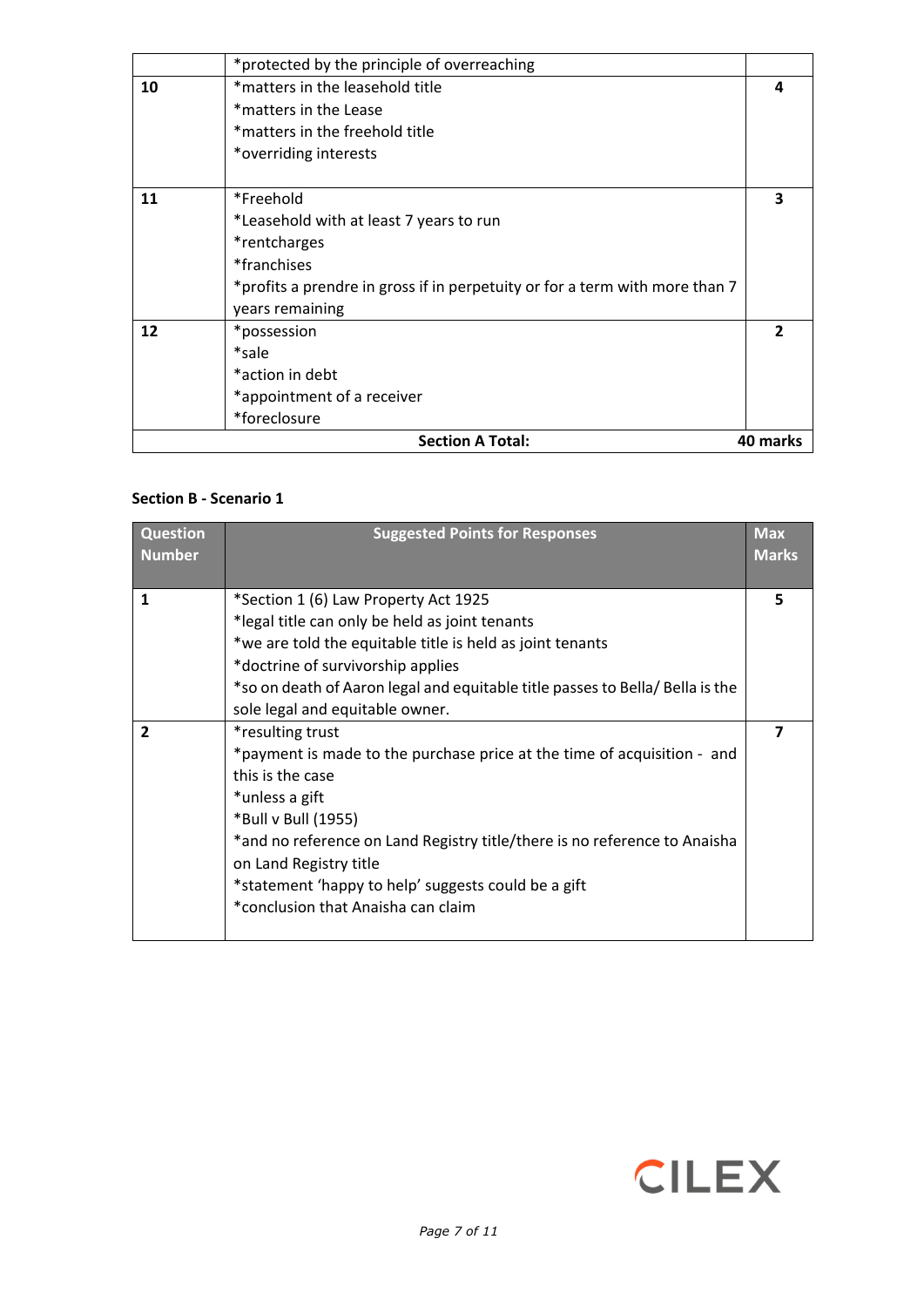|      | <b>Scenario Total:</b>                                                                                  | 30 marks     |
|------|---------------------------------------------------------------------------------------------------------|--------------|
|      | *credit reasoned conclusion                                                                             |              |
|      | *duty to take reasonable care<br>*requirement of good faith                                             |              |
| 5    | *to obtain the best price available                                                                     | 4            |
|      | *conclusion – the power of sale is exercisable                                                          |              |
|      | that this is a breach of the mortgage terms                                                             |              |
|      | *we are told that Bella and Jeevan have not insured Aubrey Cottage and                                  |              |
|      | *there is a breach of some other term of the mortgage                                                   |              |
|      | *we are told that the interest payments are 3 months in arrears                                         |              |
| 4    | *interest payments are more than 2 months in arrears                                                    | 5.           |
|      | <b>Question 3 Total:</b>                                                                                | 9 marks      |
|      | sale but consider reasoned arguments either way                                                         |              |
|      | *the purpose of the trust seems to have come to an end so likely to order                               |              |
|      | *and there is a mortgage on the house but there are arrears on this so<br>likely to be an issue/concern |              |
|      | *Bella's two young children are likely to be relevant                                                   |              |
|      | *purpose is as an investment                                                                            |              |
| 3(c) | *intended not be to a long term arrangement                                                             | 5            |
|      | *the interests of any secured creditor                                                                  |              |
|      | to occupy any land subject to the trust as his home                                                     |              |
|      | *the welfare of any child who occupies or might reasonably be expected                                  |              |
|      | *the purposes for which the property subject to the trust is held                                       |              |
| 3(b) | *the intention of the person or persons who created the trust                                           | 3            |
| 3(a) | *section 14 TLATA 1996                                                                                  | $\mathbf{1}$ |

## **Section B - Scenario 2**

| <b>Question</b><br><b>Number</b> | <b>Suggested Points for Responses</b>                                                                   | <b>Max</b><br><b>Marks</b> |
|----------------------------------|---------------------------------------------------------------------------------------------------------|----------------------------|
| 1(a)                             | *the easement must benefit Sea View<br>*as opposed to being of purely personal benefit for the occupier | 3                          |
|                                  | *the question is whether it makes Sea View more valuable<br>*Moody v Steggles (1879)                    |                            |
|                                  | *confirms placing a pub sign on another's land was capable of being an<br>easement                      |                            |
|                                  | *Hill v Tupper (1863)                                                                                   |                            |
|                                  | *a right to use a mooring was a personal benefit                                                        |                            |
| 1(b)                             | *because as it was there for a long time, the use of the land and the sign<br>were linked               | 3                          |
|                                  | *because it increases/does not increase the value of the land                                           |                            |
|                                  | *Anna's sign has been on Bob's land since before 1986                                                   |                            |
|                                  | * so likely to satisfy this requirement                                                                 |                            |
|                                  | <b>Question 1 Total:</b>                                                                                | 6 marks                    |
|                                  |                                                                                                         |                            |
| $\overline{2}$                   | *issue is that the dominant owner (Anna) cannot exclude the servient                                    |                            |
|                                  | owner (Tony) from the land                                                                              |                            |

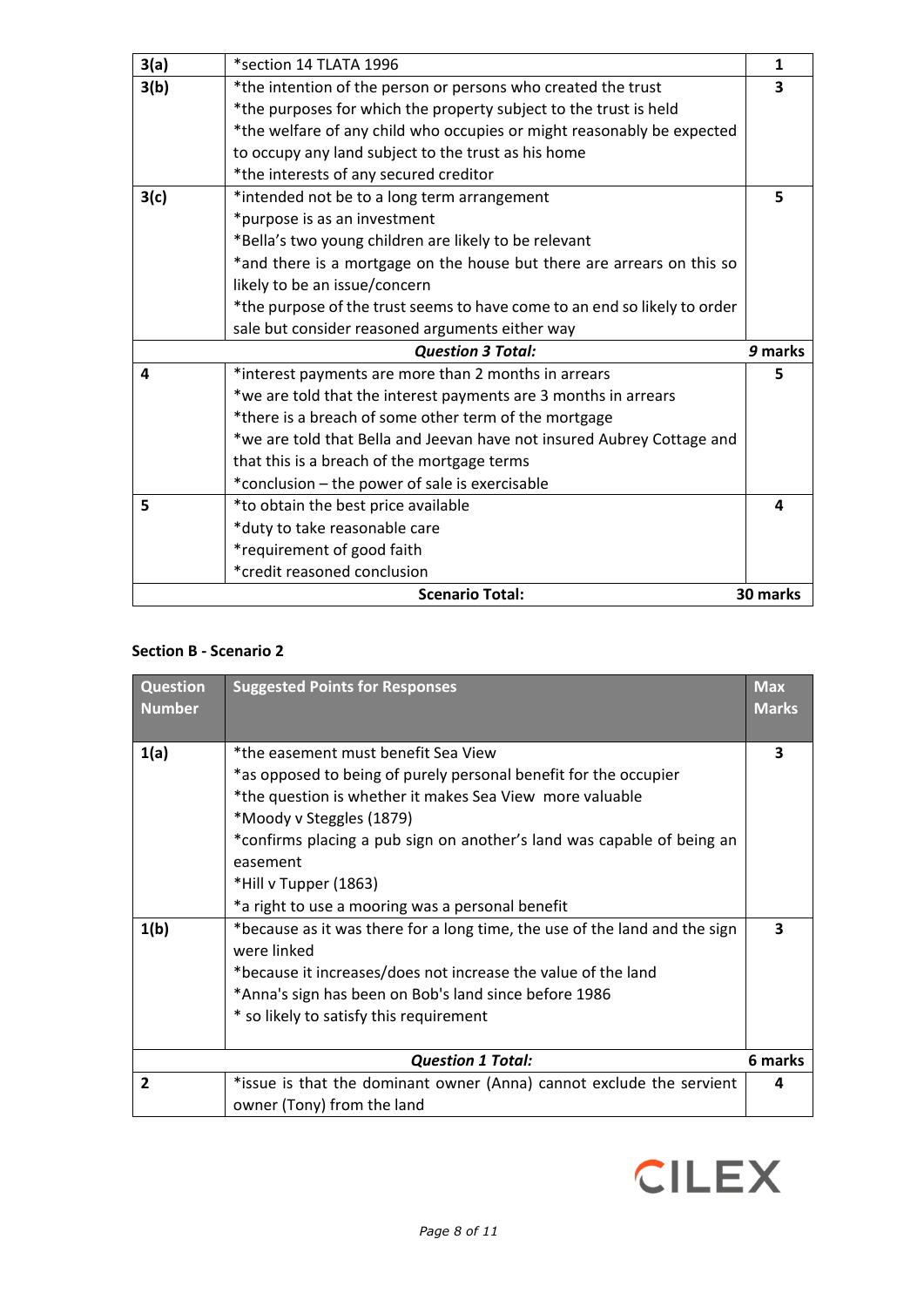|      | <b>Scenario Total:</b>                                                                                                                         | 30 marks |
|------|------------------------------------------------------------------------------------------------------------------------------------------------|----------|
|      | <b>Question 4 Total:</b>                                                                                                                       | 10 marks |
|      | Registry as the system is state guaranteed                                                                                                     |          |
|      | *compensation is payable if errors or mistakes are made by the Land                                                                            |          |
|      | *register is a record of proprietors                                                                                                           |          |
|      | process)                                                                                                                                       |          |
|      | *drafting is reduced to form filling (therefore simpler and cheaper                                                                            |          |
|      | title<br>*an accurate plan is available                                                                                                        |          |
|      | *a complete record of the interests which exists in respect of a registered                                                                    |          |
| 4(c) | *removes the need for repeated examination of the deeds                                                                                        | 3        |
|      | *and so will have been registered following the mortgage                                                                                       |          |
|      | *legal first mortgages will also trigger compulsory first registration                                                                         |          |
|      | *since 1998                                                                                                                                    |          |
| 4(b) | *Land Registration Act 2002                                                                                                                    | 4        |
|      | *as Sea View was bought in 1986 not subject to compulsory registration                                                                         |          |
|      | *applies to sales since December 1990                                                                                                          |          |
| 4(a) | *land only has to be registered on a disposition                                                                                               | 3        |
|      | <b>Question 3 Total:</b>                                                                                                                       | 10 marks |
|      | *therefore, there is no right to park by prescription                                                                                          |          |
|      | *we are told that permission was given                                                                                                         |          |
|      |                                                                                                                                                |          |
|      | *used by Anna against Tony who are both freehold owners<br>*we are told bought in 1986/used for 20 years or more                               |          |
| 3(b) | *we are told has been used almost daily                                                                                                        | 5        |
|      | 1832                                                                                                                                           |          |
|      | *Common law, Doctrine of Lost Modern Grant or under Prescription Act                                                                           |          |
|      | *for the prescriptive period of 20 years or more                                                                                               |          |
|      |                                                                                                                                                |          |
|      | *user as of right - without force, secrecy of permission                                                                                       |          |
|      | *by or on behalf and against the fee simple                                                                                                    |          |
| 3(a) | *user must have been continuous                                                                                                                | 5        |
|      | *as parking space is for one vehicle only, Anna's use gives her exclusive<br>possession of Tony's land but credit reasoned argument either way |          |
|      | *right to park can be an easement                                                                                                              |          |
|      | (1994)                                                                                                                                         |          |
|      | *contrast with London & Blenheim Estates Ltd v Ladbroke Retail Parks Ltd                                                                       |          |
|      | owner exclusive possession                                                                                                                     |          |
|      | *the right to park not capable of being an easement as gives the dominant                                                                      |          |
|      | *Batchelor v Marlow (2003)                                                                                                                     |          |

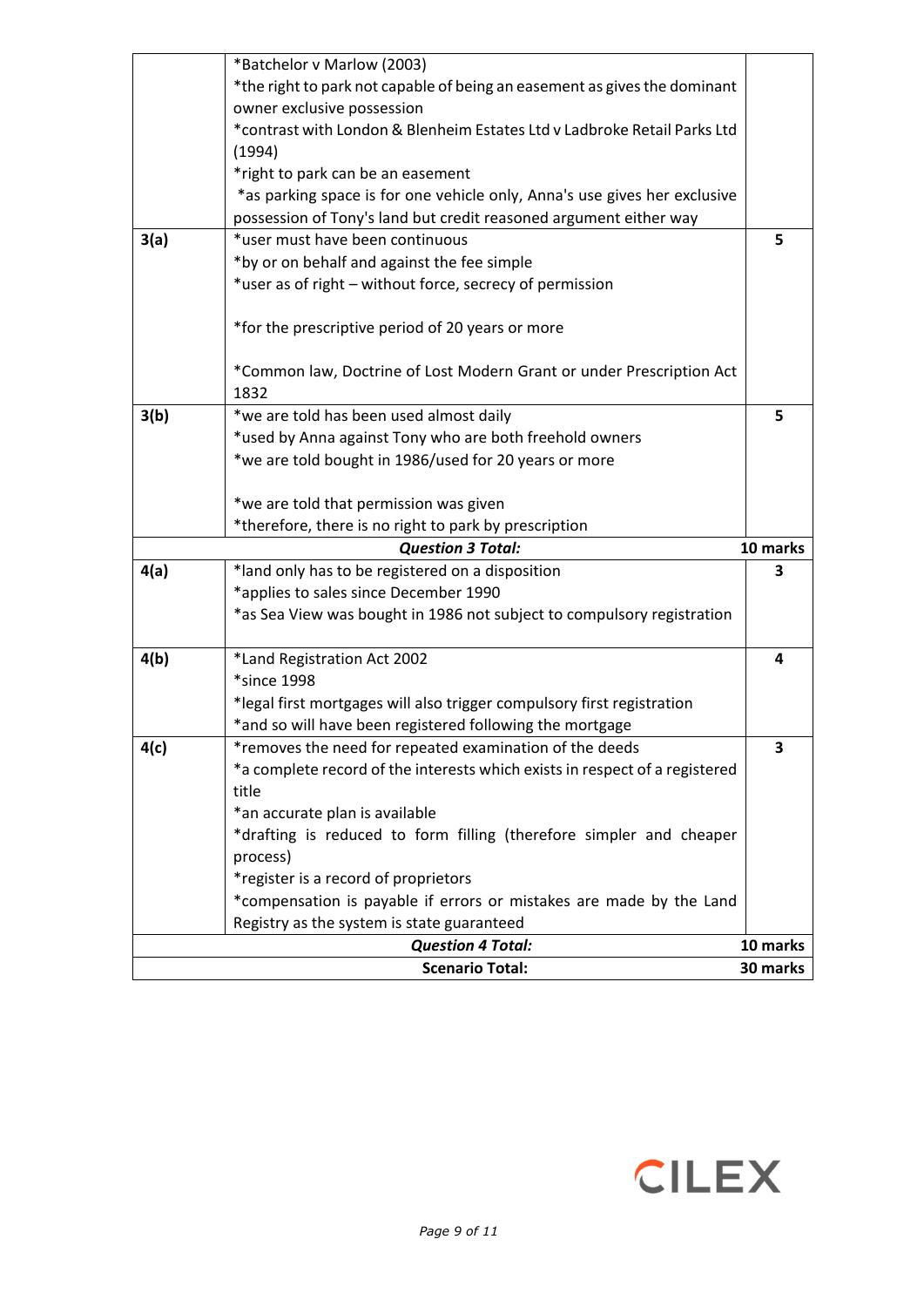#### **Section B - Scenario 3**

|                         | *the burden must be intended to pass with the land - the words 'so as to<br>bind ' suggests it is<br>*in any event s79 LPA 1925 implies this<br>*two pieces of land/dominant and servient tenement<br>*covenant must benefit the dominant tenement - this covenant is likely<br>to do so by increasing the value of the Sycamore<br>*must be notice - we are told that there is a notice in the register of tite |                           |
|-------------------------|------------------------------------------------------------------------------------------------------------------------------------------------------------------------------------------------------------------------------------------------------------------------------------------------------------------------------------------------------------------------------------------------------------------|---------------------------|
|                         |                                                                                                                                                                                                                                                                                                                                                                                                                  |                           |
|                         |                                                                                                                                                                                                                                                                                                                                                                                                                  |                           |
|                         |                                                                                                                                                                                                                                                                                                                                                                                                                  |                           |
|                         |                                                                                                                                                                                                                                                                                                                                                                                                                  |                           |
|                         |                                                                                                                                                                                                                                                                                                                                                                                                                  |                           |
|                         |                                                                                                                                                                                                                                                                                                                                                                                                                  |                           |
| 4                       | <b>Question 3 Total:</b><br>*the covenant has to be negative in nature and it is                                                                                                                                                                                                                                                                                                                                 | 5 marks<br>$\overline{z}$ |
|                         |                                                                                                                                                                                                                                                                                                                                                                                                                  |                           |
|                         | is likely to have passed                                                                                                                                                                                                                                                                                                                                                                                         |                           |
|                         | *covenant is deemed to be made with successors in title and *so benefit                                                                                                                                                                                                                                                                                                                                          |                           |
|                         | *section 78 LPA 1925                                                                                                                                                                                                                                                                                                                                                                                             |                           |
|                         | Sycamores                                                                                                                                                                                                                                                                                                                                                                                                        |                           |
|                         | covenant<br>*is expressed to be for the benefit of current and future owners of The                                                                                                                                                                                                                                                                                                                              |                           |
|                         | *may be express annexation/may be apparent from the wording of the                                                                                                                                                                                                                                                                                                                                               |                           |
|                         | *and not the owner of the land in a personal capacity                                                                                                                                                                                                                                                                                                                                                            |                           |
|                         | into with the intention of benefitting the land                                                                                                                                                                                                                                                                                                                                                                  |                           |
| $\overline{\mathbf{3}}$ | *a covenant is annexed to the land if it can be shown that it was entered                                                                                                                                                                                                                                                                                                                                        | 5                         |
|                         | <b>Question 2 Total:</b>                                                                                                                                                                                                                                                                                                                                                                                         | 7 marks                   |
|                         |                                                                                                                                                                                                                                                                                                                                                                                                                  |                           |
|                         | between Perry and Yolande in respect of the promise in the later transfer.                                                                                                                                                                                                                                                                                                                                       |                           |
|                         | recognizes the indemnity covenant point)<br>*credit for a student who recognizes that there is no privity of contract                                                                                                                                                                                                                                                                                            |                           |
|                         | *credit reasoned conclusions either way (burden will only pass if student                                                                                                                                                                                                                                                                                                                                        |                           |
|                         | *principle of benefit/burden is not applicable here                                                                                                                                                                                                                                                                                                                                                              |                           |
|                         | *and the wording of the later transfer suggests that there may be.                                                                                                                                                                                                                                                                                                                                               |                           |
|                         | *unless there is a chain of indemnity covenants                                                                                                                                                                                                                                                                                                                                                                  |                           |
|                         | *so the burden will not have passed                                                                                                                                                                                                                                                                                                                                                                              |                           |
|                         | *Austerberry v Oldham Corporation (1885)                                                                                                                                                                                                                                                                                                                                                                         |                           |
| $\overline{2}$          | *the burden of a covenant will not pass in common law                                                                                                                                                                                                                                                                                                                                                            | $\overline{z}$            |
|                         | <b>Question 1 Total:</b>                                                                                                                                                                                                                                                                                                                                                                                         | 3 marks                   |
| 1(b)                    | David is the covenantor                                                                                                                                                                                                                                                                                                                                                                                          | $\mathbf{1}$              |
|                         |                                                                                                                                                                                                                                                                                                                                                                                                                  |                           |
|                         | enforcement action if the covenant is breached.                                                                                                                                                                                                                                                                                                                                                                  |                           |
|                         | action can be taken against the covenantor for breach<br>*the covenantee has the benefit of the covenant and so can take                                                                                                                                                                                                                                                                                         |                           |
| 1(a)                    | *The covenantor has the burden of the covenant so that enforcement                                                                                                                                                                                                                                                                                                                                               | 2                         |
|                         |                                                                                                                                                                                                                                                                                                                                                                                                                  |                           |
| <b>Number</b>           |                                                                                                                                                                                                                                                                                                                                                                                                                  | <b>Marks</b>              |
| <b>Question</b>         | <b>Suggested Points for Responses</b>                                                                                                                                                                                                                                                                                                                                                                            | <b>Max</b>                |